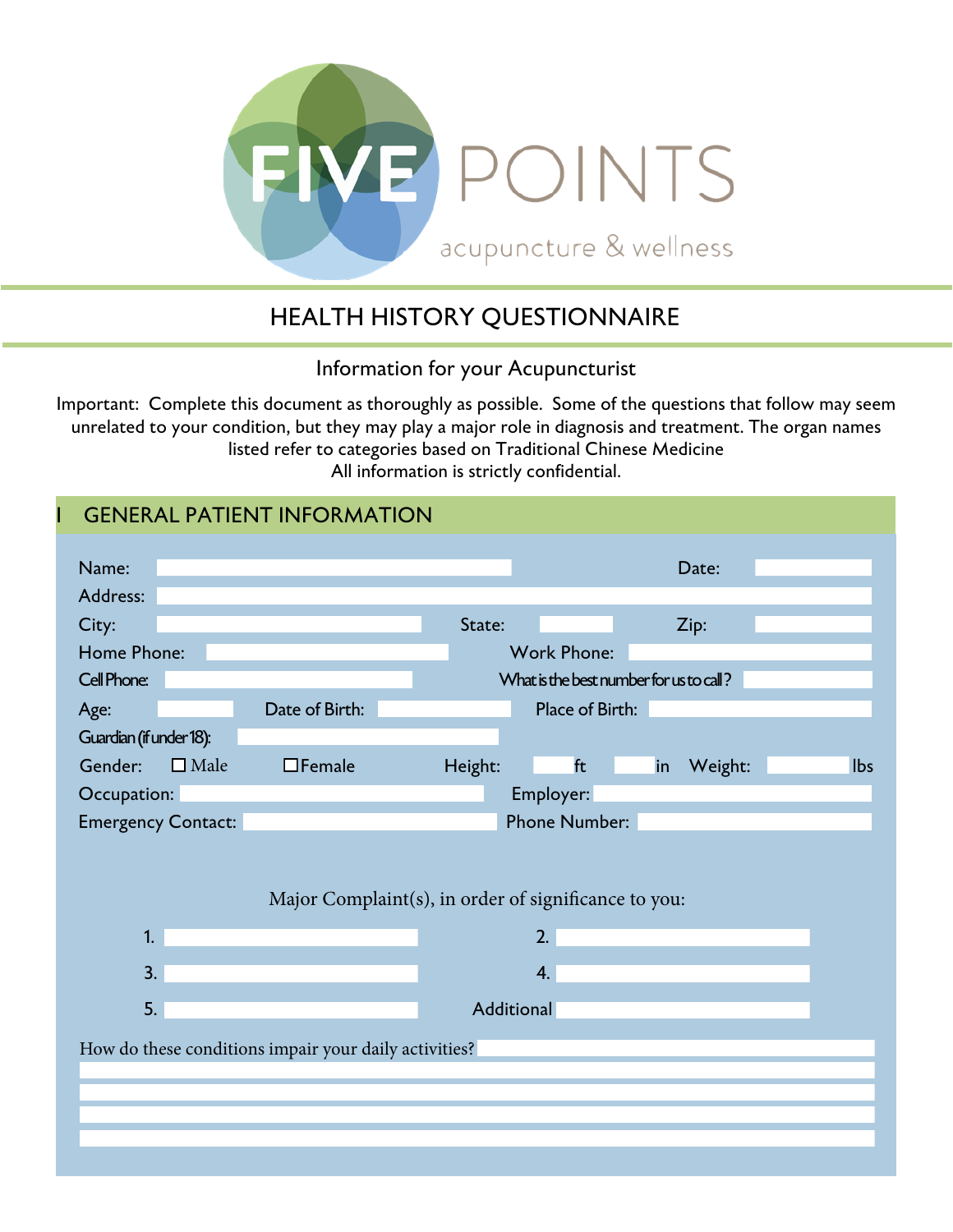| <b>INSURANCE INFORMATION</b>                                         |                                                                                                                                                                                                                                                                                                                                                                                                                                                                                                                      |                          |                |
|----------------------------------------------------------------------|----------------------------------------------------------------------------------------------------------------------------------------------------------------------------------------------------------------------------------------------------------------------------------------------------------------------------------------------------------------------------------------------------------------------------------------------------------------------------------------------------------------------|--------------------------|----------------|
| Insurance Company:                                                   |                                                                                                                                                                                                                                                                                                                                                                                                                                                                                                                      | Phone $#$ :              |                |
| Policy Holder Name:                                                  |                                                                                                                                                                                                                                                                                                                                                                                                                                                                                                                      |                          | Date of Birth: |
| Relationship to Insured (If other than self):                        |                                                                                                                                                                                                                                                                                                                                                                                                                                                                                                                      |                          |                |
| <b>ID Number:</b>                                                    |                                                                                                                                                                                                                                                                                                                                                                                                                                                                                                                      |                          |                |
| <b>Group Number:</b>                                                 |                                                                                                                                                                                                                                                                                                                                                                                                                                                                                                                      |                          |                |
|                                                                      | Financial Policy: As a courtesy to you, we will contact your insurance company to verify if you have<br>coverage. If your insurance covers acupuncture, and we are able to bill your insurance company, we will<br>do so. Verification of coverage is not a guarantee of payment.                                                                                                                                                                                                                                    |                          |                |
|                                                                      | You are responsible for paying any co-payments at the time of your visit. If we bill your insurance<br>company and the claims are denied, or applied towards your deductible, you will be responsible for<br>paying for all non covered costs, co-payments, and co-insurances for services provided. Please keep<br>in mind that insurance claims can take 30-45 days for the insurance company to respond. In<br>addition, I authorize insurance payment of medical benefits to Five Points Acupuncture & Wellness. |                          |                |
| Signature:                                                           |                                                                                                                                                                                                                                                                                                                                                                                                                                                                                                                      | Date:                    |                |
| <b>III PATIENT MEDICAL HISTORY</b><br>How was yuor childhood health? |                                                                                                                                                                                                                                                                                                                                                                                                                                                                                                                      |                          |                |
| Hospital visits/stays?                                               |                                                                                                                                                                                                                                                                                                                                                                                                                                                                                                                      |                          |                |
|                                                                      | Recent tests: (please indicate test results and date below)                                                                                                                                                                                                                                                                                                                                                                                                                                                          |                          |                |
| $\square$ Physical                                                   | $\Box$ Cholesterol<br>$\Box$ Prostate                                                                                                                                                                                                                                                                                                                                                                                                                                                                                | $\square$ Blood (which?) |                |
| $\Box$ HIV/STD                                                       | $\Box$ Pap Smear<br>$\square$ Mammogram                                                                                                                                                                                                                                                                                                                                                                                                                                                                              | $\Box$ Other:            |                |
| <b>Test Results and Dates:</b>                                       |                                                                                                                                                                                                                                                                                                                                                                                                                                                                                                                      |                          |                |
|                                                                      |                                                                                                                                                                                                                                                                                                                                                                                                                                                                                                                      |                          |                |
| Check if you have had in the past:                                   |                                                                                                                                                                                                                                                                                                                                                                                                                                                                                                                      |                          |                |

Other Lung Illness  $\;\Box\;$  Other Liver Illness  $\;\Box\;$  Other Heart Illness  $\;\Box$  Other Kidney Illness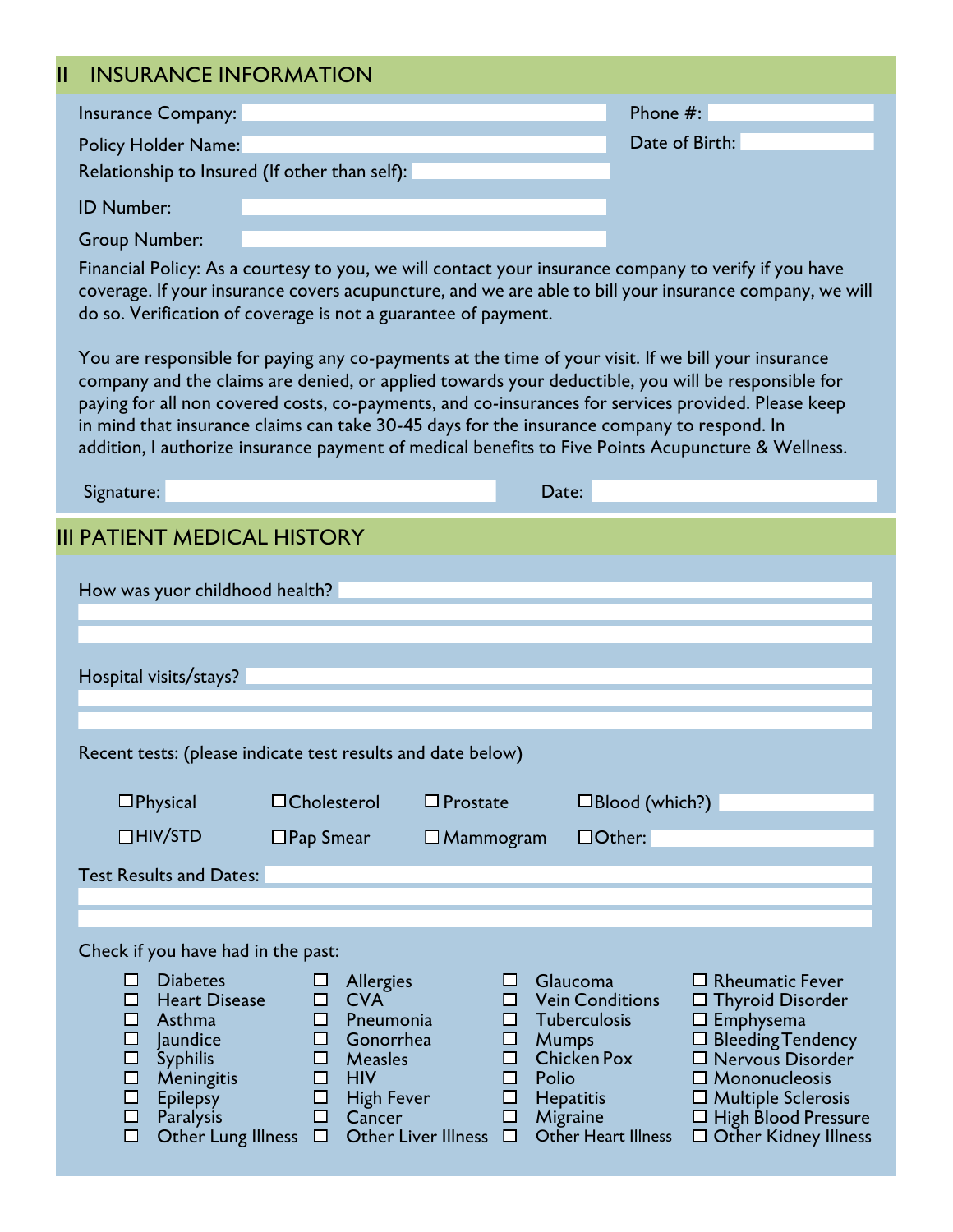### DATIENT MEDICAL HISTORY CONTINUED

| III PATIENT MEDICAL HISTORY CONTINUED                                           |            |                |                                                                    |  |
|---------------------------------------------------------------------------------|------------|----------------|--------------------------------------------------------------------|--|
| Immunizations:                                                                  |            |                |                                                                    |  |
|                                                                                 |            |                |                                                                    |  |
|                                                                                 |            |                |                                                                    |  |
| Surgeries:                                                                      |            |                |                                                                    |  |
|                                                                                 |            |                |                                                                    |  |
| <b>Current Medications:</b>                                                     |            |                |                                                                    |  |
| Medication                                                                      |            |                |                                                                    |  |
|                                                                                 | Dosage     |                | <b>Reason for Taking</b>                                           |  |
|                                                                                 |            |                |                                                                    |  |
|                                                                                 |            |                |                                                                    |  |
|                                                                                 |            |                |                                                                    |  |
|                                                                                 |            |                |                                                                    |  |
|                                                                                 |            |                |                                                                    |  |
|                                                                                 |            |                |                                                                    |  |
| Current Physician Name and Phones Number:                                       |            |                |                                                                    |  |
| May we communicate with your physician?                                         | $\Box$ Yes | $\Box$ No      |                                                                    |  |
|                                                                                 |            |                |                                                                    |  |
| <b>IV PATIENT PROFILE</b>                                                       |            |                |                                                                    |  |
| Please check the following that currently pertain to you in the last 2-3 months |            |                |                                                                    |  |
| Overall Temperature (Kidney function):                                          |            |                |                                                                    |  |
| $\Box$ Cold hands                                                               |            |                | $\Box$ Cold fingers                                                |  |
| $\Box$ Cold feet                                                                |            |                | Cold toes                                                          |  |
| $\Box$ Sweaty hands                                                             |            |                | $\Box$ Sweaty feet<br>$\Box$ Cold body temperature (sensation)     |  |
| $\Box$ Hot body temperature (sensation)<br>$\Box$ Afternoon flashes             |            |                | $\Box$ Night sweats                                                |  |
| $\Box$ Heat in the hands, feet and chest                                        |            |                | $\Box$ Hot flashes any time of the day                             |  |
| $\Box$ Thirsty<br>$\Box$ Lack of perspiration                                   |            |                | $\Box$ Perspire easily                                             |  |
| Overall Energy (Lung, Kidney Function):                                         |            |                |                                                                    |  |
| $\Box$ Shotness of breath                                                       |            |                | $\Box$ Low energy                                                  |  |
| $\Box$ Difficulty keeping eyes open in the daytime<br>$\Box$ General weakness   |            | $\Box$ Thirsty | $\Box$ Feel worse after exercise                                   |  |
| $\Box$ Easily catch colds                                                       |            |                |                                                                    |  |
| Overall Blood (Liver, Spleen, Heart Function):                                  |            |                |                                                                    |  |
| $\Box$ Dizziness                                                                |            |                |                                                                    |  |
| $\Box$ Floating black spots<br><b>Heart Function:</b>                           |            |                |                                                                    |  |
| $\Box$ Palpitations                                                             |            | $\Box$ Anxiety |                                                                    |  |
| $\Box$ Sores on the tip of the tongue                                           |            |                | $\Box$ Restlessness                                                |  |
| $\Box$ Mental Confusion                                                         |            |                | $\Box$ Chest pain traveling to shoulder<br>$\Box$ Wake unrefreshed |  |
| $\Box$ Frequent dreams                                                          |            |                |                                                                    |  |

 $\square$  Drink Coffee - # of cups per week: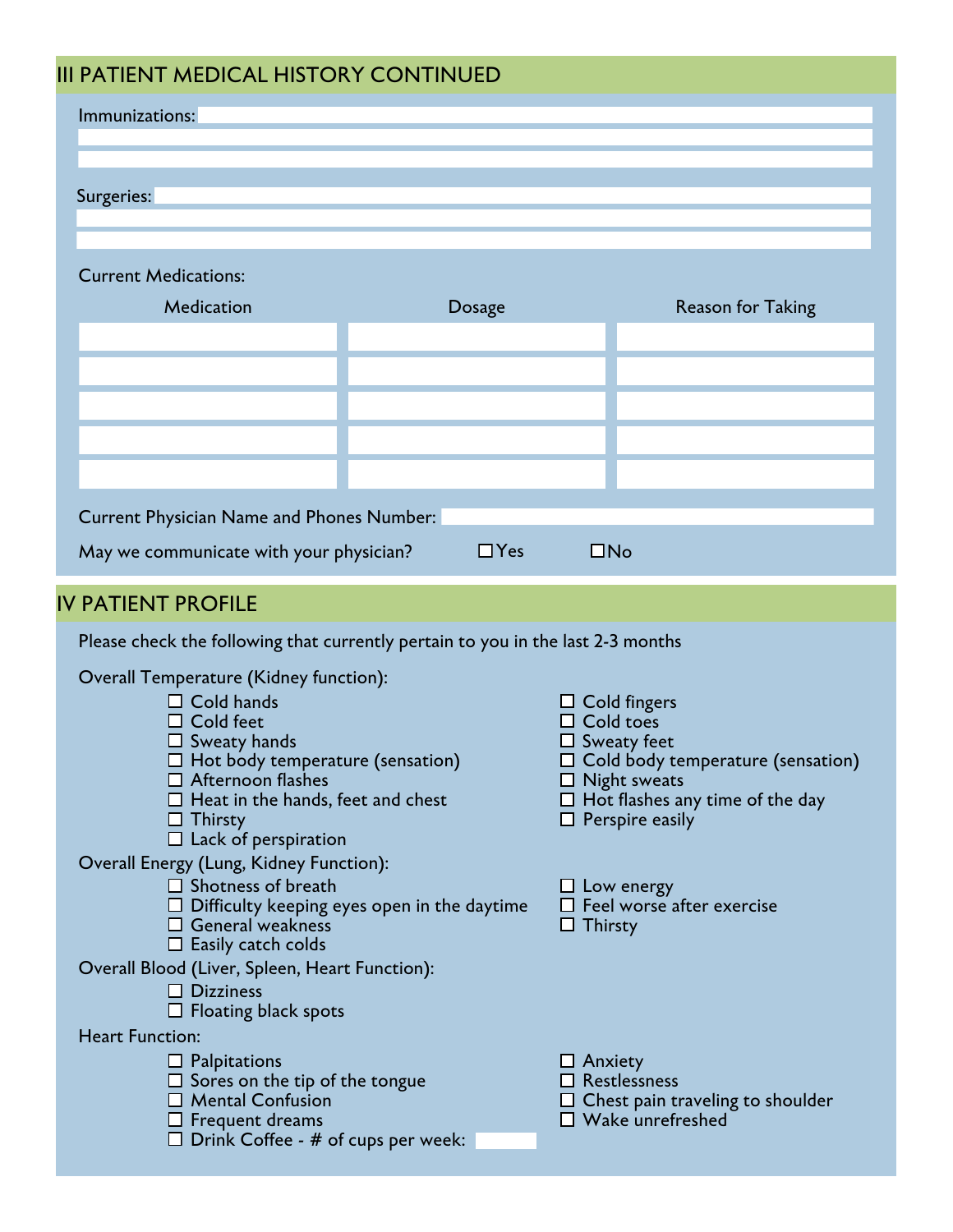| IV PATIENT PROFILE CONTINUED                                                                                                                                                                                                                                                                                                                                                                                             |                                                                                                                                                                                                                                                                                                                                                                                                                           |
|--------------------------------------------------------------------------------------------------------------------------------------------------------------------------------------------------------------------------------------------------------------------------------------------------------------------------------------------------------------------------------------------------------------------------|---------------------------------------------------------------------------------------------------------------------------------------------------------------------------------------------------------------------------------------------------------------------------------------------------------------------------------------------------------------------------------------------------------------------------|
| Lung Fuction:                                                                                                                                                                                                                                                                                                                                                                                                            |                                                                                                                                                                                                                                                                                                                                                                                                                           |
| $\Box$ Nasal Discharge - Color:<br>$\square$ Nose Bleeds<br>$\Box$ Dry Mouth<br>$\Box$ Dry nose<br>$\Box$ Allergies - To What:<br>$\Box$ Sneezing<br>$\Box$ Overall achy feeling<br>$\Box$ Stiff shoulders<br>$\Box$ Difficulty breathing<br>$\Box$ Sadness                                                                                                                                                              | $\Box$ Cough<br>$\Box$ Sinus congestion<br>$\Box$ Dry throat<br>$\Box$ Dryskin<br>$\Box$ Alternating fever and ch<br>$\Box$ Headache - Location:<br>$\Box$ Stiffneck<br>$\Box$ Sore throat<br>$\Box$ Smoke cigarettes - # per day<br>$\Box$ Melancholy                                                                                                                                                                    |
| Digestion:<br>$\Box$ Low appetite                                                                                                                                                                                                                                                                                                                                                                                        | $\Box$ Abrupt weight gain                                                                                                                                                                                                                                                                                                                                                                                                 |
| $\Box$ Abrubt weightloss<br>$\Box$ Abdominal gas<br>$\Box$ Fatigue after eating<br>$\Box$ Hemorrhoids<br>$\Box$ Over-thinking<br>$\Box$ Polapsed organs - Previously diagnosed, which organ?                                                                                                                                                                                                                             | $\Box$ Abdominal bloating<br>$\Box$ Gurgling noise in stomach<br>$\Box$ Easily bruised<br>$\Box$ Pensive<br>$\Box$ Worry                                                                                                                                                                                                                                                                                                  |
| <b>Bowel Movements:</b>                                                                                                                                                                                                                                                                                                                                                                                                  |                                                                                                                                                                                                                                                                                                                                                                                                                           |
| $\Box$ Loose<br>$\Box$ Constipated<br>$\square$ Incomplete<br>$\square$ Diarrhea                                                                                                                                                                                                                                                                                                                                         | $\Box$ Blood in stool<br>$\Box$ Mucous in stool<br>$\Box$ Undigested food in stool<br>$\square$ No<br>$\Box$ Yes                                                                                                                                                                                                                                                                                                          |
| Do you have to bear down to start a bowel movement?                                                                                                                                                                                                                                                                                                                                                                      |                                                                                                                                                                                                                                                                                                                                                                                                                           |
| Dampness Trapped in the Body<br>$\Box$ General sensation of heaviness in the body<br>$\Box$ Mental sluggishness<br>$\square$ Swollen hands<br>$\square$ Swollen joints<br>$\Box$ Nausea<br><b>Stomach Funtion:</b><br>$\Box$ Burning sensation after eating<br>$\Box$ Bad breath                                                                                                                                         | $\Box$ Mental heaviness<br>$\Box$ Mental foginess<br>$\square$ Swollen feet<br>$\Box$ Chest congestion<br>$\Box$ Snoring<br>$\Box$ Large appetite<br>$\Box$ Mouth (canker) sores                                                                                                                                                                                                                                          |
| $\Box$ Bleeding, swollen painful gums<br>$\Box$ Acid regurgitation                                                                                                                                                                                                                                                                                                                                                       | $\Box$ Heart Burn<br>$\Box$ Ulcer (diagnosed)                                                                                                                                                                                                                                                                                                                                                                             |
| $\Box$ Belching<br>$\Box$ Stomach pain<br><b>Gall Bladder Function:</b>                                                                                                                                                                                                                                                                                                                                                  | $\Box$ Hiccoughs<br>$\Box$ Vomiting                                                                                                                                                                                                                                                                                                                                                                                       |
| $\Box$ Alternating diarrhea and constipation<br>$\Box$ Tight sensation in the chest<br>$\Box$ Anger easily<br>$\Box$ Depression<br>$\Box$ Skin rashes<br>$\Box$ Tingling sensation<br>$\Box$ Muscle spasms<br>$\square$ Muscle cramping<br>$\Box$ Convulsions<br>$\Box$ Neck tension<br>$\Box$ Shoulder tension<br>$\Box$ High-pitched ringing in the ears<br>$\Box$ Drink Alcohol<br>$\Box$ Recreational drugs - Which? | $\Box$ Chest pain<br>$\Box$ Bitter taste in the mouth<br>$\Box$ Frustration<br>$\Box$ Irritability<br>$\Box$ Headaches at the top of the head<br>$\Box$ Numbness<br>$\Box$ Muscle twitching<br>$\Box$ Seizures<br>$\Box$ Lump in the throat<br>$\Box$ Limited range-of-motion, neck<br>$\Box$ Limited range-of-motion, shouler<br>$\Box$ Gall stones (history or current)<br>$\square$ STD - Which?<br>How much per week? |
| $\Box$ How much per week?                                                                                                                                                                                                                                                                                                                                                                                                |                                                                                                                                                                                                                                                                                                                                                                                                                           |
| $\square$ Frequently unable to adapt to stress - What causes the stress?                                                                                                                                                                                                                                                                                                                                                 |                                                                                                                                                                                                                                                                                                                                                                                                                           |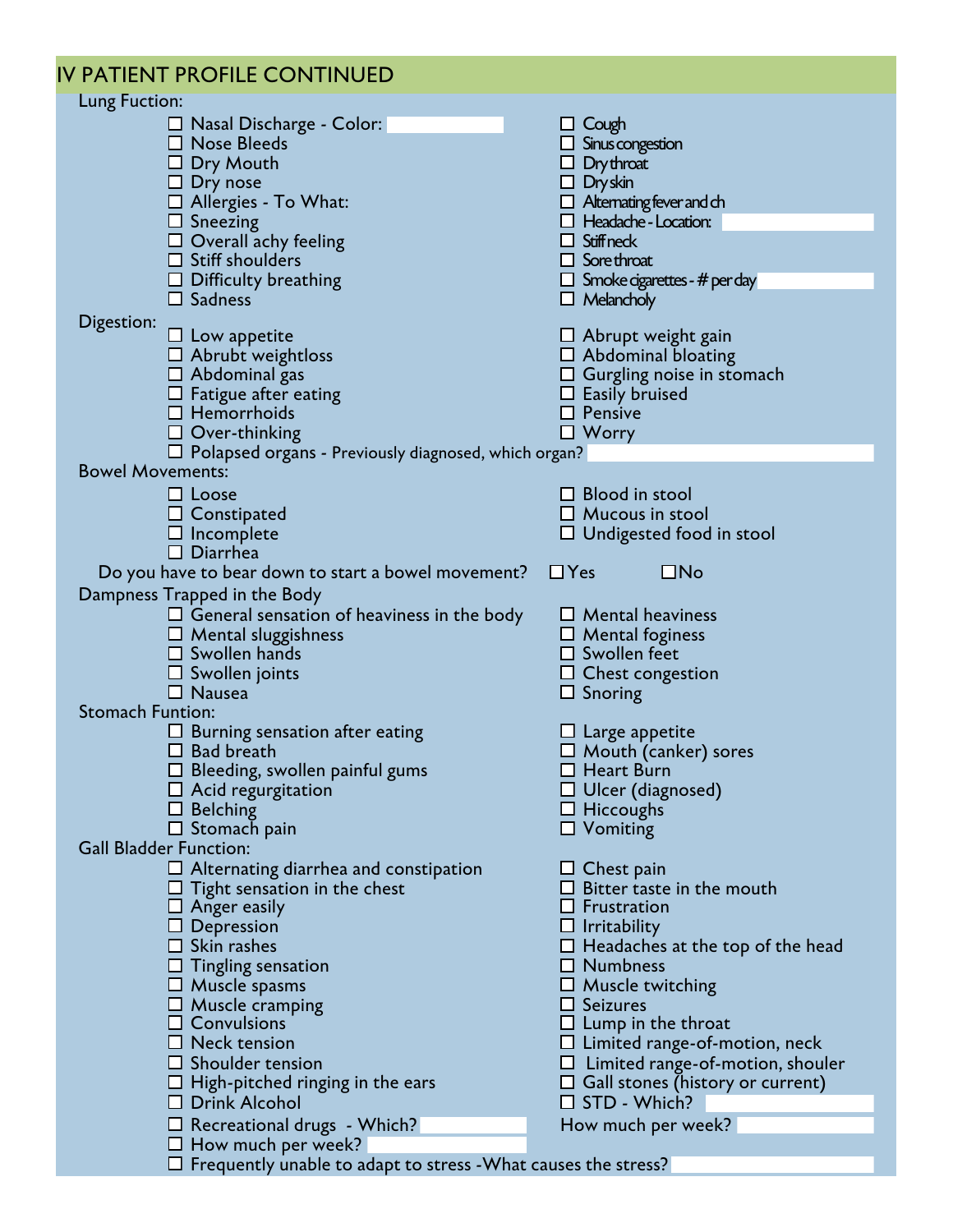#### IV PATIENT PROFILE CONTINUED

| Eyes (Liver Function):                                              |                                                             |                                                    |
|---------------------------------------------------------------------|-------------------------------------------------------------|----------------------------------------------------|
| $\Box$ Itchy                                                        |                                                             | $\Box$ Bloodshot                                   |
| $\Box$ Hot<br>$\Box$ Watery                                         |                                                             | Dry                                                |
| $\Box$ Blurry Vision                                                |                                                             | $\Box$ Gritty<br>$\Box$ Decreased night vision     |
| $\Box$ Near-sighted                                                 |                                                             | $\Box$ Far-sighted                                 |
| Kidney, Urinary Bladder Funstion:                                   |                                                             |                                                    |
| $\Box$ Frequent cavities                                            |                                                             | $\Box$ Easily broken bones                         |
| $\Box$ Sore knees                                                   |                                                             | $\Box$ Weak knees                                  |
| $\Box$ Cold sensation in the knees<br>$\Box$ Memory problems        |                                                             | $\Box$ Low back pain<br>$\Box$ Excessive hair loss |
| $\Box$ Low-pitches ringing in the ears                              |                                                             | $\Box$ Kidney stones                               |
| $\Box$ Bladder infections                                           |                                                             | $\Box$ Easily startled                             |
| $\Box$ Lack of bladder control                                      |                                                             | $\Box$ Fear                                        |
| Urination:                                                          | $\Box$ Wake during the night twice or more to urinate       |                                                    |
| $\Box$ Normal color                                                 |                                                             | $\Box$ Dark yellow                                 |
| $\Box$ Clear                                                        |                                                             | $\Box$ Reddish                                     |
| $\Box$ Cloudy<br>$\Box$ Profuse                                     |                                                             | $\Box$ Scanty                                      |
| $\Box$ Burning                                                      |                                                             | $\Box$ Strong odor<br>$\square$ Difficult          |
| $\Box$ Discharge                                                    |                                                             | $\Box$ Urgent                                      |
| $\Box$ Painful                                                      |                                                             | $\Box$ Frequent                                    |
| Libido:                                                             |                                                             |                                                    |
| $\Box$ Normal $\Box$ High                                           | $\Box$ Low                                                  |                                                    |
|                                                                     |                                                             |                                                    |
|                                                                     |                                                             |                                                    |
|                                                                     |                                                             |                                                    |
| <b>Women Only:</b><br>Regular menstrual cycle? $\Box$ Yes $\Box$ No |                                                             | Pregnant? $\square$ Yes $\square$ No               |
| Number of children:                                                 |                                                             | Number of pregnancies:                             |
| Age of first menstruation:                                          |                                                             | Age of menopause (if applicable):                  |
| Average number of days of flow:                                     |                                                             | Average number of days of entire cycle:            |
| $\Box$ Vaginal discharge                                            |                                                             | $\Box$ Bleeding between periods                    |
| Do you experience any of the following premenstrual sydromes?       |                                                             |                                                    |
| $\Box$ Nausea                                                       | $\Box$ Vomiting                                             | $\Box$ Water retention<br><b>Breast swelling</b>   |
| $\Box$ Food cravings                                                | <b>Headaches</b><br>Migraines<br>ப                          | <b>Breast tenderness</b><br>ப                      |
| $\Box$ Depression                                                   | $\Box$ Irritability<br>$\Box$ Anxiety                       | $\Box$ Other emotions:                             |
| $\Box$ Dull pain - Where?                                           |                                                             | Sharp pain - Where?                                |
|                                                                     |                                                             |                                                    |
| Men Only:                                                           |                                                             |                                                    |
| $\square$ Swollen testes                                            | $\Box$ Testicular pain                                      | $\Box$ Premature ejaculation<br>$\Box$ Impotence   |
|                                                                     | $\Box$ Feeling of coldness of numbness in external genitals | $\Box$ Other:                                      |
|                                                                     |                                                             |                                                    |
|                                                                     |                                                             |                                                    |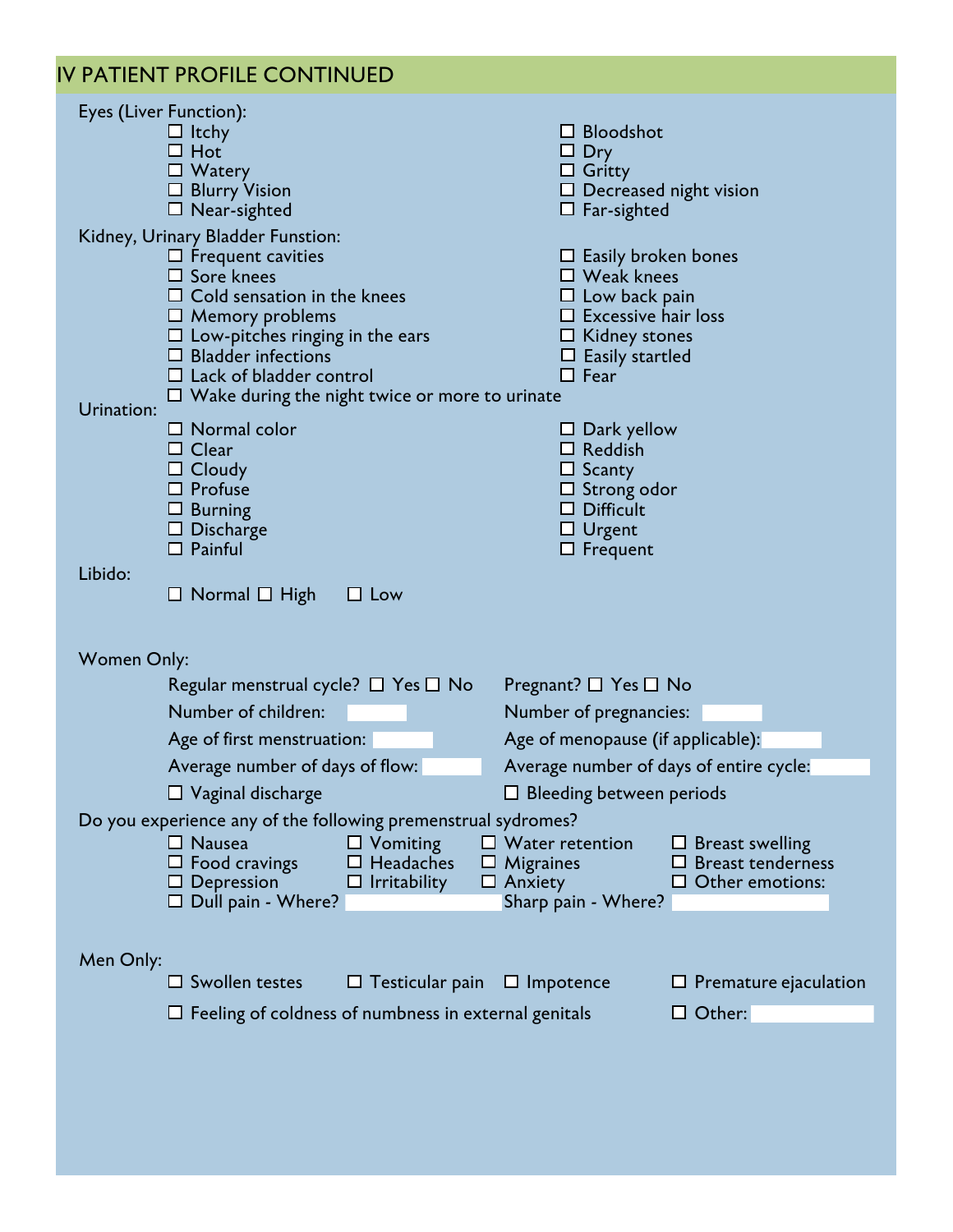## **Consent to Treatment Form Consent to Treatment Form**

By signing below, I do hereby voluntarily consent to be treated with acupuncture and/or herbs from the Materia Medica by a licensed acupuncturist at Five Points Acupuncture & Wellness LLC. I understand that acupuncturists practicing in the state of Massachusetts are not primary care providers and that regular primary care by a licensed physician is an important choice that is strongly recommended by this clinic's practitioners. We will make sure you understand any procedure we would like to use. If you are uncomfortable with any of these, please remember you have the right to refuse any treatment.

**Acupuncture:** Acupuncture is performed by the insertion of thin, solid needles through the skin or by the application of heat to the skin (or both) at certain points on or near the surface of the body in an attempt to treat bodily dysfunction or diseases, to modify or prevent pain perception, and to normalize the body's physiological functions. I am aware that certain adverse side effects may result. These could include, but are not limited to: local bruising, minor bleeding, fainting, pain or discomfort, and the possible aggravation of symptoms existing prior to acupuncture treatment. I understand that no guarantees concerning its use and effects are given to me and that I am free to stop acupuncture treatment at any time.

**Chinese Herbs:** I understand that substances from the Materia Medica may be recommended to me to treat bodily dysfunction or diseases, to modify or prevent pain perception, and to normalize the body's physiological functions. I understand that I am not required to take these substances but must follow the directions for administration and dosage if I do decide to take them. I am aware that certain adverse side effect may result from taking these substances. These could include, but are not limited to: changes in bowel movement, abdominal pain or discomfort, and the possible aggravation of symptoms existing prior to herbal treatment. *Should I experience any problems, which I associate with these substances, I should suspend taking them and call Five Points Acupuncture & Wellness as soon as possible.*

**Cupping/Gua Sha :** Cupping and Gua Sha are techniques used to release areas of tight musculature. In cupping therapy, suction cups are placed on the skin to create a vacuum effect. The cups may be left stationary or moved around an area with the aid of massage lotion. Gua Sha involves the use of a chinese spoon to massage an area of tight musculature. I am aware that certain adverse side effects may result from these treatments. These could include, but are not limited to: bruising, sore muscles, or aches that may last for 3-5 days. I understand that I may stop the treatment if it is too uncomfortable.

**Electro-Acupuncture:** I understand that I may be asked to have electro-acupuncture administered with the acupuncture. I am aware that certain adverse side effects may result. These may include, but are not limited to: mild electrical shock, pain or discomfort, and the possible aggravation of symptoms existing prior to treatment. I understand that I may refuse this treatment.

I have read (or have had read to me) the above explanation of the treatments. I state that I have been informed and weighed the risks involved in treatment at this health care office. I have decided that it is in my best interest to receive treatment. I hereby give my consent to that treatment. I intend for this consent to cover the entire course of treatment for my present condition(s) and for any future conditions(s) for which I seek treatment

I understand that I may ask my practitioner for a more detailed explanation. I give my permission and consent to treatment.

| Signature:           | )ate: |  |
|----------------------|-------|--|
| <b>Printed Name:</b> |       |  |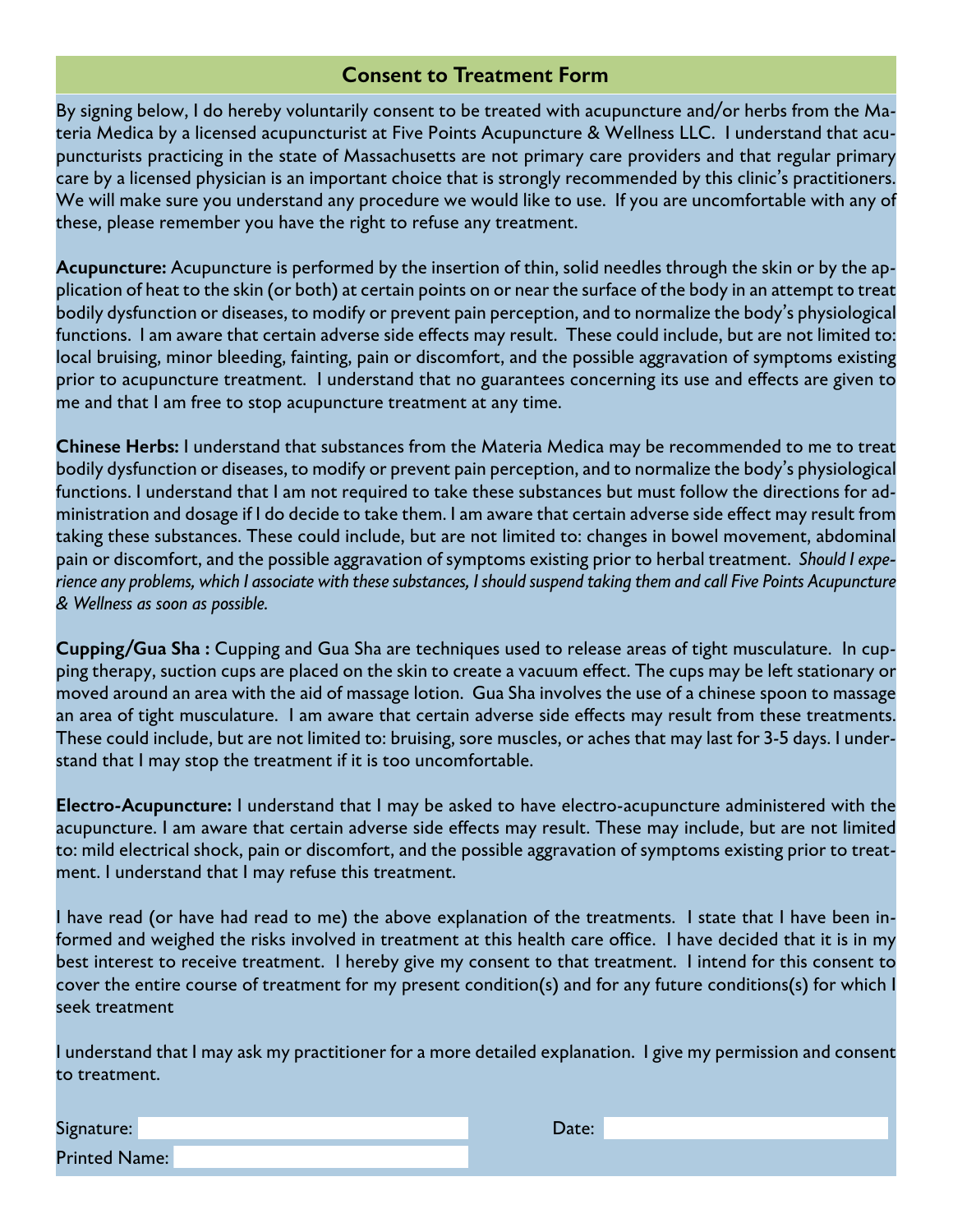## **Privacy Policy - Five Point Acupunture & Wellness**

We here at Five Points Acupuncture & Wellness LLC value our relationships with our patients and respect your right to privacy. Please read our Privacy Policy below.

This policy describes how we may use and disclose your medical information, how you can get access to this information, and the safeguards we have put in place to protect your privacy. In the normal course of doing business, we may need to share limited personal medical and financial information with your insurance company¸ with Worker's Compensation (and your employer as well in this instance), or with other medical practitioners that you authorize. You have the right to request a restriction of the amount and type of information we can share. Please keep in mind that any information we share is done in the normal course of business and in an attempt to provide you with the best possible service.

#### *Safeguards in place at our office include:*

- Policies and procedures for handling information.
- Confidentiality agreements with third parties to contractually comply with privacy laws.
- All medical files and records (including email, regular mail, telephone, and faxes sent) are kept on permanent file. All files are secured and out of public view.
- Only designated employees will have access to confidential information. All employees will be trained regarding this privacy policy.
- Limited access to facilities where information is stored.

#### *In administering your health care, we gather and maintain information that may include non-public personal information such as:*

- Financial transactions (billing history)
- Correspondence via letters, faxes, emails or telephone conversations to or from other health care practitioners.

Information from health care providers, insurance companies, workman's comp and your employer, and other third party administrators (e.g. requests for medical records, claim payment information). We use a third party administrator to verify insurance coverage, to bill and monitor insurance claims.

If you would like to gain access to your medical records, or to amend any information, you must submit your request in writing. If you have questions about our privacy guidelines, please call us during regular business hours at 1-781-944-3000. Thank you for your attention to this matter. We look forward to continue to serve your health care needs.

Please sign below to acknowledge understanding of these policies:

Signature: